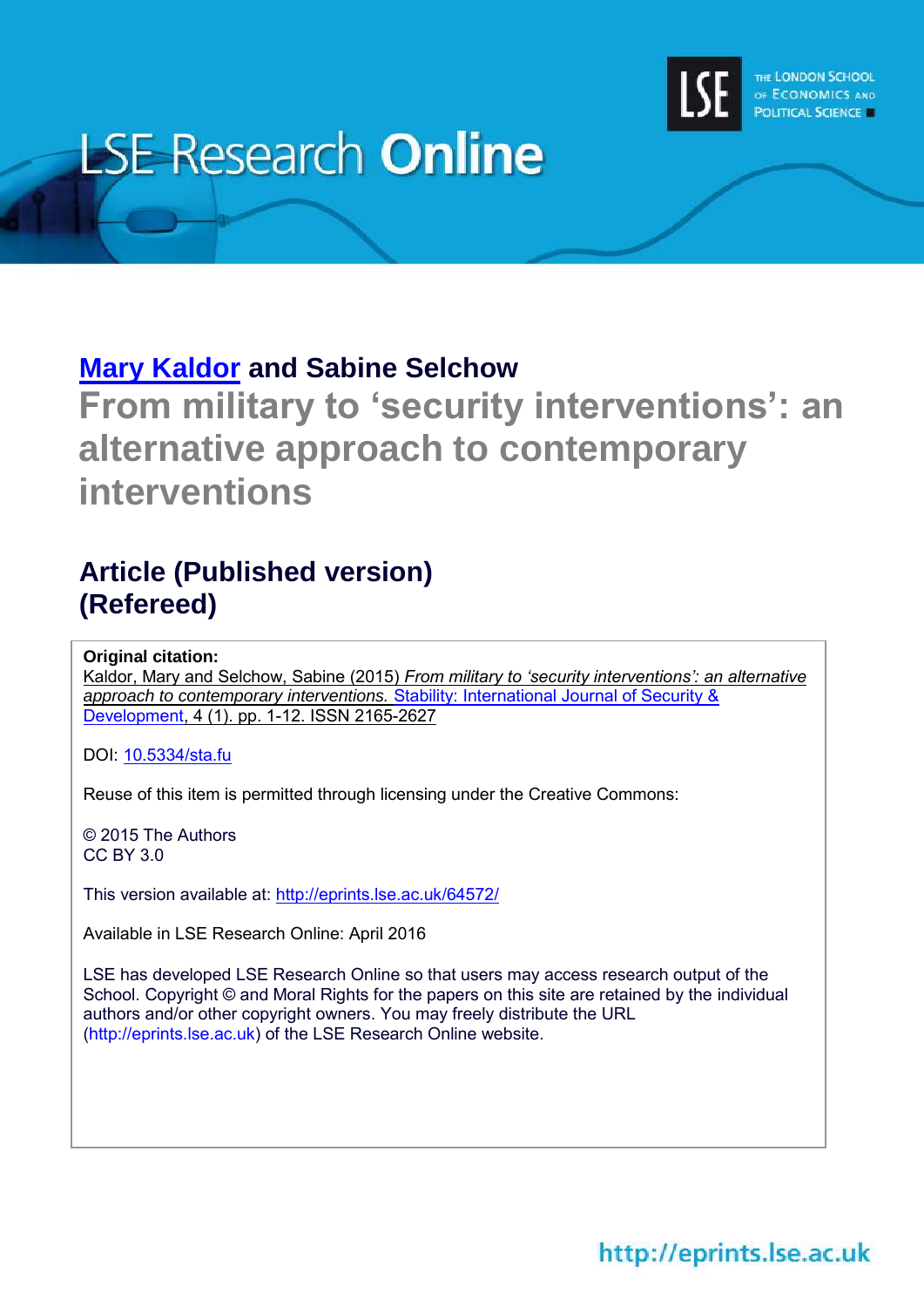Kaldor, M and Selchow, S 2015 From Military to 'Security Interventions': An Alternative Approach to Contemporary Interventions. Stability: International Journal of Security & Development, 4(1): 32, pp. 1–12, DOI: [http://dx.doi.](http://dx.doi.org/10.5334/sta.fu) [org/10.5334/sta.fu](http://dx.doi.org/10.5334/sta.fu)

# **RESEARCH ARTICLE**

# From Military to 'Security Interventions': An Alternative Approach to Contemporary Interventions

Mary Kaldor\* and Sabine Selchow\*

In both academic and policy circles international interventions tend to mean 'military' interventions and debates tend to focus on whether such interventions are 'good' or 'bad' in general. This article aims to open up scholarly engagement on the topic of the thorny reality of interventions in different contexts by reconceptualising international interventions as 'security interventions.' The article draws attention to the ambiguous meaning of 'security' as both an objective (i.e. safety) as well as a practice (military forces, police, intelligence agencies and their tactics), something that is reflected in the different approaches to be gleaned from the security studies literature. From this ambiguity, it derives two interlinked concepts: 'security culture' and 'security gap,' as analytical tools to grasp the complexity of international interventions. The concept of 'security culture' captures specific combinations of objectives and practices. The concept of 'security gap' captures the particular relationship or the distinct kind of 'mismatch' between objectives and practices as it occurs in a 'security culture.' This reading of international interventions through the concept of 'security culture' and the interlinked analytical tool 'security gap' allows an analysis and understanding that goes beyond simplistic assumptions both about traditional military capabilities and the role of the 'international community' as a unitary actor.

# **Introduction**

The UK Ministry of Defence defines international intervention as 'the projection of military force (augmented by other agencies as required) outside the UK sovereign territory to achieve an effect in securing, protecting or promoting UK national interest through the use or threat of force' (House of Commons Defence Committee 2014: 13, paragraph 6). A report from the UK House of Commons Defence Committee suggests that this definition is too narrow and should be broadened to include intervention for humanitarian purposes. For both the Ministry of Defence and the Defence Committee, interventions are 'naturally' about the military.

The notion that interventions *are* 'military interventions' is also apparent in public and policy debates. Arguments about interventions presuppose specific ideas about the nature of the 'military.' For those in favour of intervention, 'the military' is assumed to be an instrument that can be used when other political or economic tools have failed to

<sup>\*</sup> London School of Economics, UK

[m.h.kaldor@lse.ac.uk](mailto:m.h.kaldor@lse.ac.uk), [s.u.selchow@lse.ac.uk](mailto:s.u.selchow@lse.ac.uk)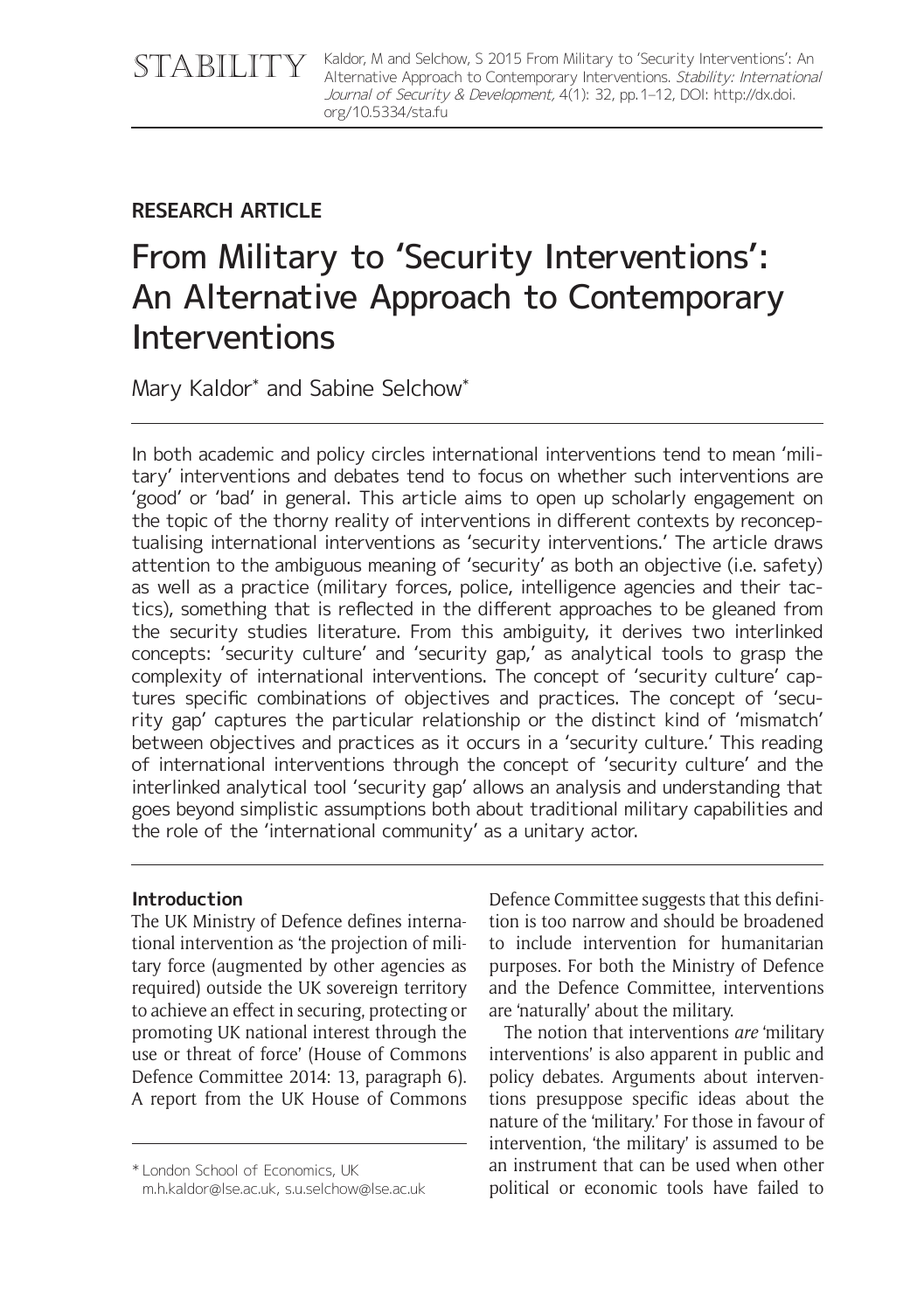change regimes or defeat insurgencies or to protect people from large-scale human rights violations. For those against intervention, the use of 'the military' is assumed to lead to death and destruction and escalation. The consequence is an impasse, a polarisation of debate, in which preset assumptions about the 'military' determine the standpoint. More importantly, it obscures discussions about the complex reality of situations. Rather than investigating and addressing the difficult and heart rending problems on the ground in places like today's Iraq or Syria, debates are over laid by the general question about whether or not to use *military* force based on preset assumptions about what this means.

The narrowness in the public debate is similarly apparent in the scholarly literature, in which intervention is also commonly assumed to be about the use of military force. The academic debate about intervention tends to be couched in normative terms relating to issues of sovereignty, the authority to use force, and human rights (see, for example, Hehir 2010; Weiss 2007). Contributions to this literature are guided by distinct theoretical standpoints, such as a liberal, critical or realist understanding of the political world. The pre-analytical commitments, which are implied in these worldviews, in effect determine the individual scholar's normative position towards international interventions—again where the *military* aspect of interventions is taken for granted even where it is criticised. Thus realists tend to assume that military force should be used in the national interest while liberals are divided between those who favour intervention for humanitarian purposes and those critical thinkers who oppose all forms of intervention—naturally understood as *military* interventions.

A related stream of the scholarly literature is about the effects of intervention at local levels—having to do with state-building, peace-building, democracy promotion and so on. For some scholars, something called the 'international community' is treated as a given, a neutral outsider, to whom policy recommendations can be addressed. The literature is full of varied and valuable criticism of what 'the international community' does or does not and should do or should not do. Yet, there is a shared presumption that the failures have to do with inefficiencies, lack of coordination, and lack of knowledge (for an overview, see Newman, Paris and Richmond 2009). On the other hand, critical scholars tend to treat the international community as a Western neo-colonial enterprise. What is missing in both sets of literature is an understanding of (potential) different types of intervention and the degree to which local societies are enmeshed in wider global social relations.

There is, therefore, a shortcoming in the existing scholarship about international interventions. Among those concerned with *military* intervention, there is very little discussion about what the word 'military' implies. Are we talking about air strikes or war-fighting? Or can we mean peacekeeping and policing? Are all of these types of intervention lumped together? At the same time, those concerned with local impact rarely delve into the nuances of what is meant by 'international.' Especially in the aftermath of the wars in Iraq and Afghanistan, the exchange of positions has reached a *cul de sac*. Those who argue that humanitarianism is a cover for geo-political ambition have pointed to the experience of those wars as vindication of their position. At the same time, those who favour humanitarian intervention have pointed to the tragedies of Srebrenica, Rwanda and now Syria to decry the perils of doing nothing.

The aim of this article is to contribute to an opening of the scholarly engagement with the issue of international interventions in a way that takes into account the reality of contemporary interventions as complex political actions. In order to do this, the article proposes an alternative way of understanding and, consequently, assessing international ('military') interventions. Given the observation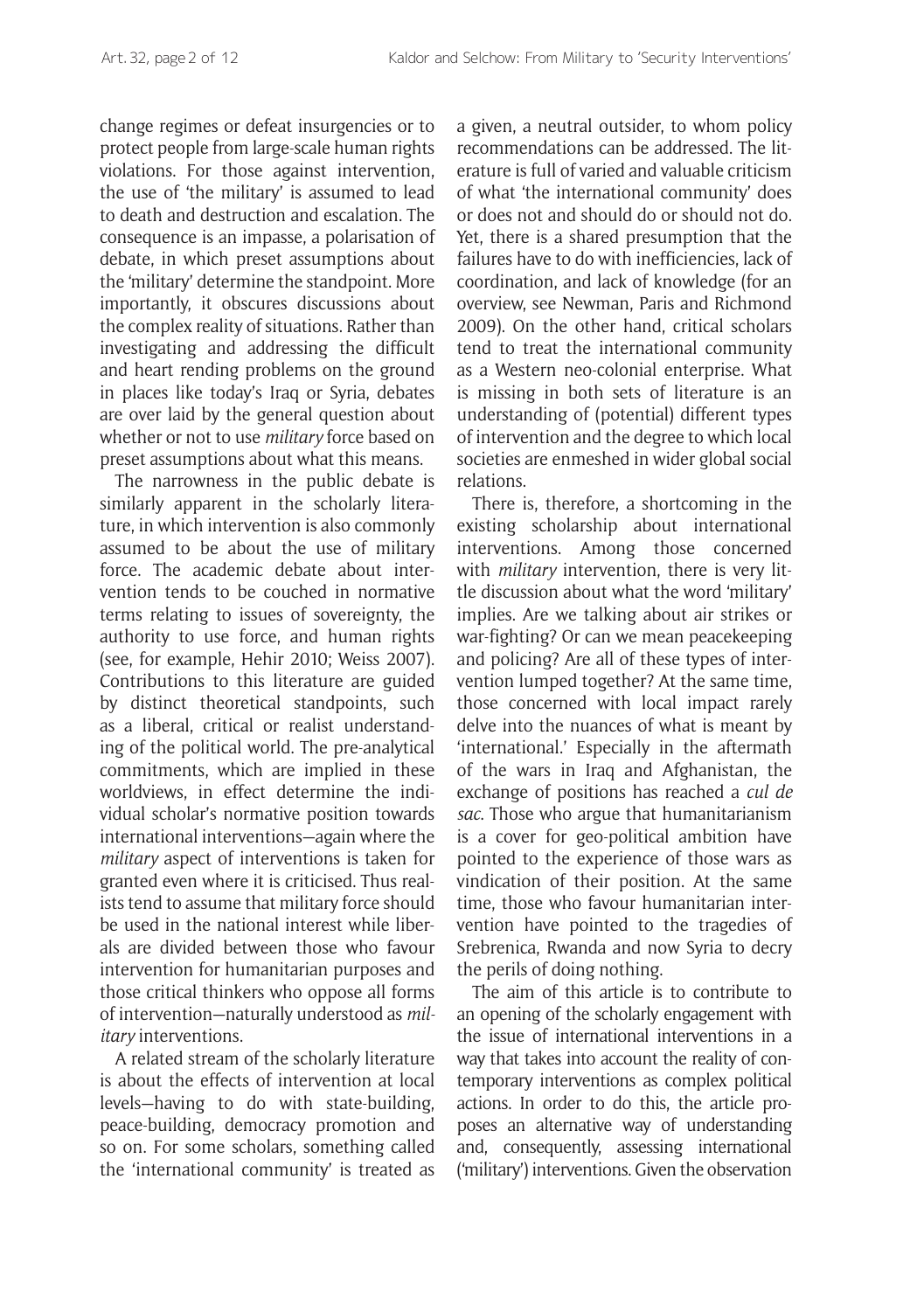that interventions these days have come to be closely linked to the notion of 'security,' the article proposes to conceptualise them as 'security interventions' and apply an alternative set of conceptual tools in their analysis.

Grounded in an engagement with the loaded notion of 'security' and how it is treated in Security Studies, the article conceptualises 'security' as being about both an objective and a practice. This take on 'security' leads to the development of two interlinked concepts. The first concept is called 'security culture.' Through the concept of 'security culture' it is recognised that 'security,' i.e. objectives and practices, differs in each context that it is applied. The concept of 'security culture' then captures specific combinations of objectives and practices. The second concept that the article develops out of the understanding of 'security' as being about objectives and practices is called 'security gap.' It captures the particular relationship (or one could say, a specific kind of 'mismatch') between objectives and practices as it occurs in a particular context, i.e. in a particular 'security culture.'

Thus the article puts forward an understanding of interventions as political action, which is the product of a distinct (interplay of) 'security culture(s)' in and through which, inevitably, a specific 'security gap' plays out on the ground. The article suggests that an approach to international ('military') interventions through this lens, i.e. understood as 'security interventions,' helps to open scholarly pathways into critical studies and assessments of contemporary interventions beyond the entrenched structures of the existing scholarship.

## **The loaded nature of 'security'**

Assuming that political discourses play into and come out of political practices, it is apparent that the notion of 'security' plays an important role in the context of contemporary international interventions. For instance, US President Obama makes it clear that a potential US intervention into the conflict in Syria builds on the understanding that 'the actions of the Government of Syria in supporting terrorism, maintaining its then-existing occupation of Lebanon, pursuing weapons of mass destruction and missile programs, and undermining U.S. and international efforts with respect to the stabilization and reconstruction of Iraq' constitute an 'unusual and extraordinary threat to the *national security*, foreign policy, and economy of the United States' (White House 2013; emphasis added). The former German Defence Minister Peter Struck (2002) argued that it was the security of Germany that German soldiers are defending at the Hindu Kush. The EU explains in its *Report on the Implementation of the European Security Strategy* (Council of the European Union 2009: 18) 'that Europe has security interests beyond its immediate neighbourhood. In this respect, Afghanistan is a particular concern'; justifying its engagement with its 'Eastern neighbours,' it further stresses, 'the goal is to strengthen the prosperity and stability of these countries, and thus the security of the EU' (Council of the European Union 2009: 23). 'British troops are fighting in Afghanistan, alongside our US and other allies, to protect our *national security,*' explain David Cameron and Nick Clegg (Cabinet Office 2010: 13; emphasis added). And President Putin said on signing the treaty to annex Crimea to Russia that Crimea is 'vital to Russian security' (Wall Street Journal 2014).

While there has been much discussion about the increased relevance of 'security' and its spread into all kinds of discourses, such as the discourse about the environment, food, climate, and so on, the relevance of 'security' in the specific context of international interventions has not yet been explicitly noted, let alone discussed. This is problematic in two respects.

First, by overlooking the relevance of the notion of 'security,' impact assessments of international interventions run the danger of not taking into account the criteria that in effect guide a respective intervention. For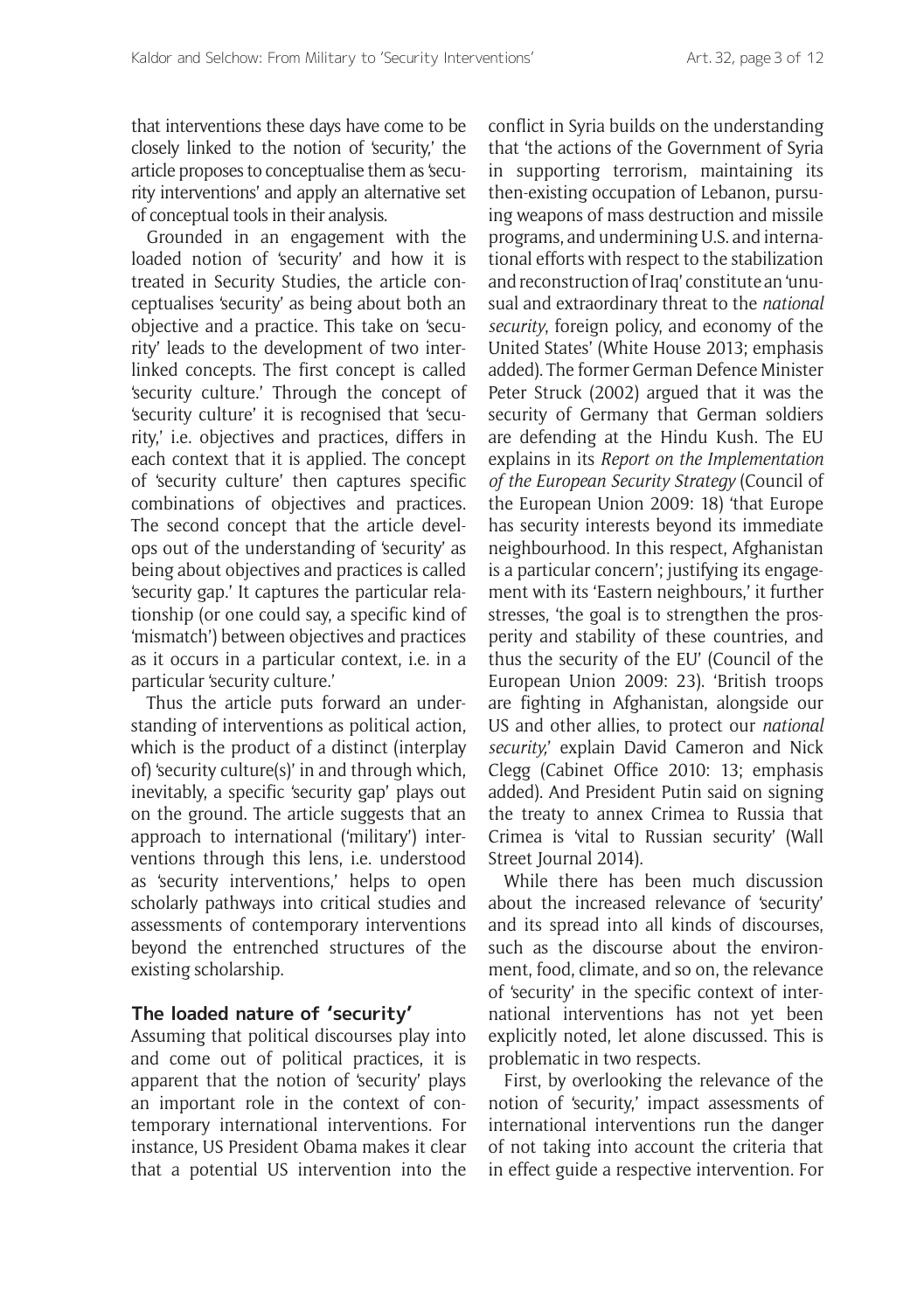example, the assessment of an international intervention from within the context of 'peace building' is misguided if it overlooks the fact that the aim of interventions these days is to secure the (national) security of those who intervene. Hence, acknowledging the significance of 'security' means acknowledging an integral empirical aspect of such interventions, the way they are framed and, consequently, speaking the 'same language' that guides interventions.

Second, by overlooking the relevance of the notion of 'security' in and for international interventions, a highly loaded discourse is overlooked. Putting it the other way around, acknowledging international interventions as security interventions means taking seriously their profoundly *political* character, which comes with the loaded notion of 'security.'

The increasing relevance of 'security' in and for contemporary international military interventions is part of a broader trend, in which the notion of 'security' is used to shape an expanding range of policies and political practices*.* As Christopher Daase (2010) puts it, since the middle of the last century 'security' has become the 'gold standard' of national and international politics, having outplayed the concept of 'peace' in strategy debates and political programmes (see also Bonss 2009; Buzan and Hansen 2009). An ever growing number of issues, increasingly broadly defined, are treated as 'security' issues; concepts such as 'environmental security,' 'energy security' and 'food security' have become commonplace. At the same time, the idea of the object of 'security' has widened, from a narrow focus on the (nation)state to the individual human, to society, or to the planet (see especially Buzan and Hansen 2009).

The loaded nature of 'security' has been widely acknowledged and discussed in comprehensive and sophisticated ways (e.g. Buzan, Waever and de Wilde 1998; Dillon 1996; Zedner 2009; Buzan and Hansen 2009). The literature draws attention to three aspects of this 'loadedness.'

First and most obviously, 'security' shares with all other concepts that it is not ahistorical; it is a social product and, as such, inherently political. As a referent, 'security' is not a fixed, a priori existing object or fact but—as Michel Foucault (e.g. 1990) explains is the case for all referents—constitutes the discursively produced and reproduced laws/ orders/rules that permit and restrict the ways in which objects and facts are related to each other. As a signifier, security is inextricably enmeshed in and the product of the endless 'play of signifying references that constitutes language' (Derrida 1976: 7), as well as, the outcome of the 'discursive policing' (Foucault 1981: 61) that restricts what is sayable.

Second, beyond this general aspect that is valid for all concepts and all signifiers, 'security' is distinctly enmeshed with the idea of the state and/or political authority and, in fact, with the very thinking that constitutes modern politics and its practices. It is this enmeshment that makes 'security' peculiar and implies the imperative to take it seriously. 'Security' is constitutive of (the idea of) the state—in fact, it is 'security' that legitimises the state. This means that providing 'security' is not only a fundamental role of the state but something that *constitutes* it. Hence, policies and practices under the label of 'security,' such as contemporary international interventions, are in one way or other and for better or worse also always part of the 'securing' of the state or, potentially, other forms of political authority (e.g. Dillon 1996). Implied in this is the idea that the means to provide 'security' inevitably produces 'insecurity'; otherwise there would be no need for political authority.

Third, there is a particular 'power' inherent in the idea of 'security' that is linked to and comes out of a notion of the 'state of emergency.' As the Copenhagen School (Buzan, Waever and de Wilde 1998: 23) shows, the invocation of 'security' can be seen as an 'extreme form of politicization' as it lifts issues beyond the sphere of 'normal politics' into the sphere of 'security.' In other words, through the invocation of 'security,' an 'emergency condition' is declared and the right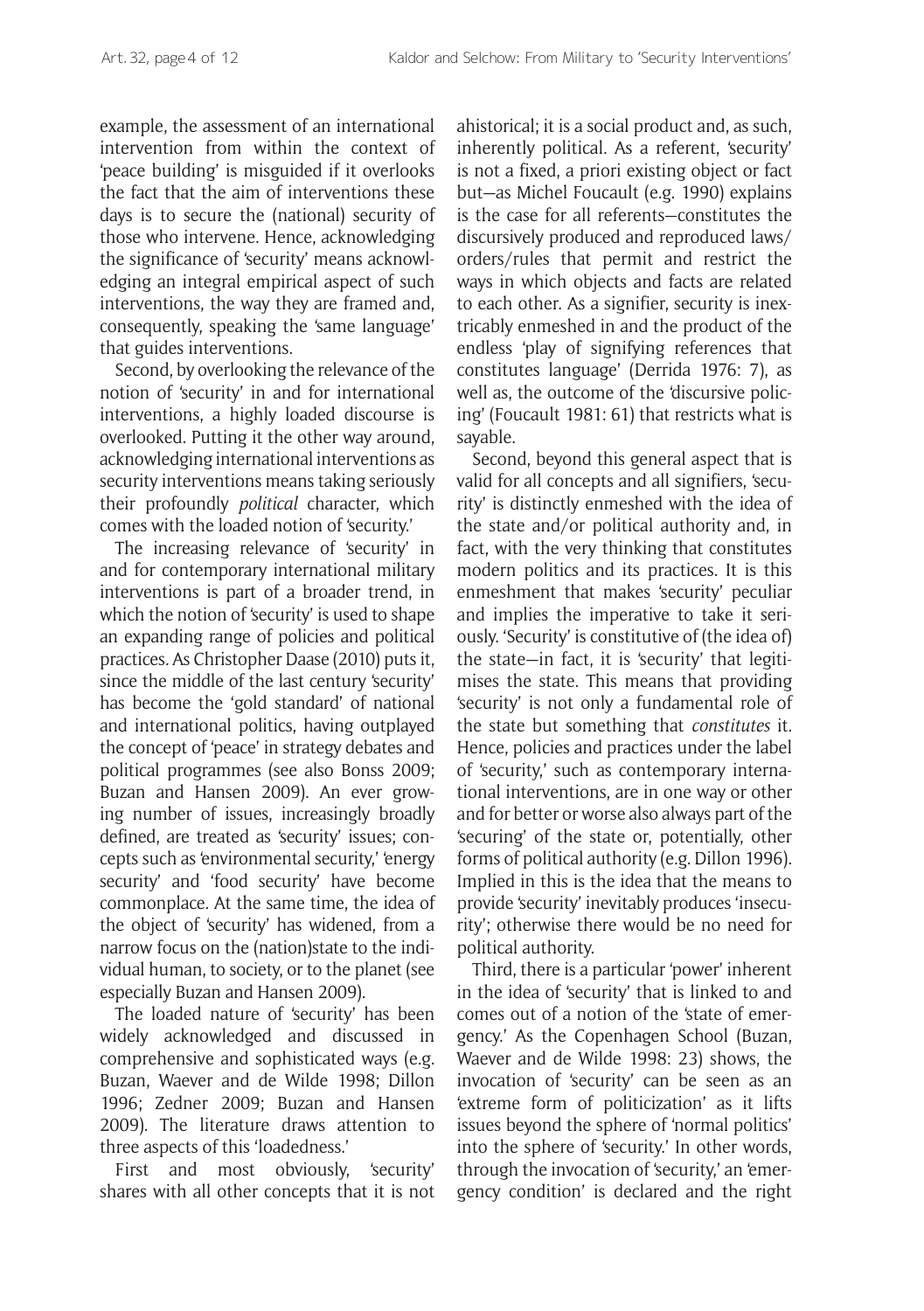is claimed 'to use whatever means are necessary to block a threatening development' (Buzan, Waever and de Wilde 1998: 21). This makes the notion of 'security' and its invocation particularly powerful. As Lucia Zedner (2009: 12) puts it, 'security has all the qualities of a fire engine, replete with clanging bells and flashing lights, whose dash to avert imminent catastrophe brooks no challenge, even if it risks running people down on the way to the fire.'

## **'Security' as objective and practice**

It is because of the loaded nature of the notion of 'security' that security's explicit role in the context of international interventions needs to be taken seriously. This is not a straightforward task, though. How is one to deal with the complex notion of 'security' for this purpose? How is one to operationalise it in an attempt to reconceptualise international interventions? The existing Security Studies literature offers two basic approaches to 'security,' 'security' as an objective to be achieved and 'security' as a practice. Both approaches to 'security' are valuable in their own terms. However, for the purposes of grasping the reality of international interventions, understood as 'security interventions,' an idea of 'security' as a combination of both is needed.

The first approach takes 'security' as an *objective* to be achieved. Assessing international interventions as 'security interventions' would then mean taking them as a practice designed to achieve the *objective*  'security,' however that is defined. Such an understanding of intervention could be assessed in three possible ways. First, an intervention could be assessed in terms of whether it achieves 'security' as the objective the intervention sets out to achieve, say US or Russian national security. Second, an intervention could be assessed with a critical view on the concept of 'security' it is following, i.e. it could be assessed in terms of the notions of 'security' that is held by the US or Russia. Third, it could be assessed through a 'security' concept, for example human security that the researcher chooses independently from the one that informs the intervention.

Undoubtedly, all three forms have the potential of bringing out valuable insights. Yet, the trouble with the application of this kind of understanding of 'security' is that assessments remain *within* the discourse of 'security.' As such, they do not take into account the complexity and political loadedness that is so intrinsic to the concept. In the first case, 'security,' and indeed the specific idea of 'security' that informs the respective intervention, is *accepted* as an objective that could actually be achieved. In the second case, the assessment would be (but only) about the *concept* of 'security.' And in the third case, the assessment would be about one distinct (preset) idea of 'security' against another, e.g. 'state security' against 'human security.'

Re-conceptualising international military interventions as 'security interventions' based on an understanding of 'security' as an objective to be achieved then means, for better or worse, to be caught by, play into and somewhat reinforce the fundamental enmeshment of 'security,' the state and (modern) politics. Referring to Eriksson (1999), assessments based on this basis are always 'advocations,' because whatever (critical) form they may take, they inevitably (discursively) support a thinking of (global) politics through 'security.' Going another step further by taking up Dalby's point, even every critical extension of the concept (beyond its state-centric historical focus) takes us away from exploring 'the possibilities of organizing global action around pressing issues such as poverty, development, and environmental degradation without formulating them in terms of a security framework where technocratic and managerial modes of governmentality are invoked in the absence of a more flexible political imagination' (Dalby 1997: 25).

The second approach to be found in the existing literature takes 'security' as a *practice.* Arguments along these lines usually build on the work of the scholars that have come to be identified with the Copenhagen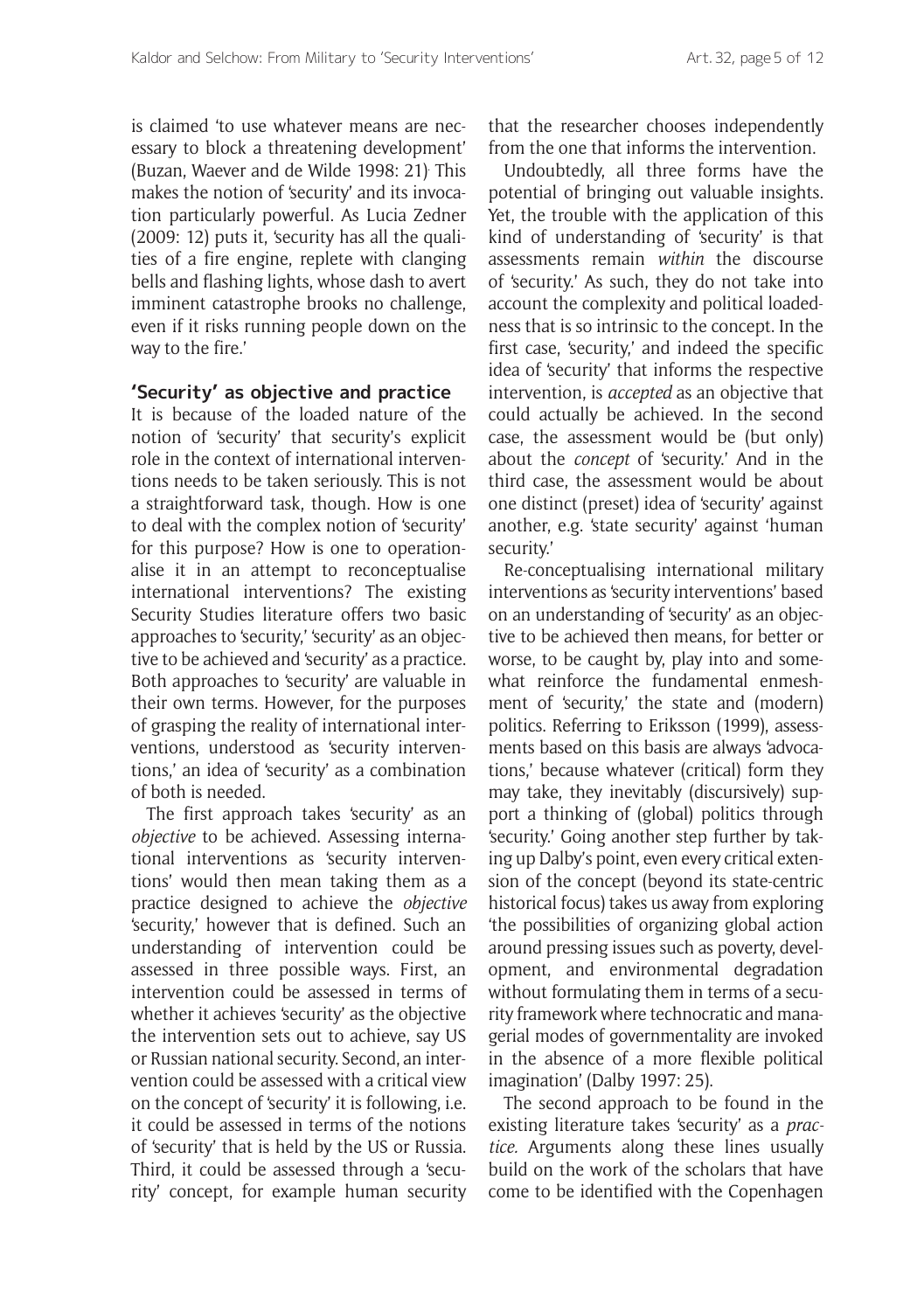School label (notably Buzan, Wæver and de Wilde 1998). According to this approach, 'security' as a practice, is here seen as a speech act through which an issue is lifted into the realm of 'security' and out of the realm of 'normal politics.' 'Security' becomes visible then as a 'self-referential practice, because it is in this practice that the issue becomes a security issue—not necessarily because a real existential threat exists but because the issue is presented as such a threat' (Buzan, Wæver and de Wilde 1998: 24).

The advantage of this approach is that it avoids the trap of being caught up within and reinforcing the 'security' discourse, the way the first approach does. Yet, the trouble is that assessments of international interventions along these lines would be about a very specific speech act and its social acceptance. Leaving aside the empirical challenges that empirical investigations face that try to be true to the theory of 'securitization,' such assessment would focus on a relatively specific and narrow kind of proclamation. In other words, it does almost the opposite of the 'security as objective'*-*approach. By focussing on the success of a speech act, the complex socio-political processes, through which ideas of, in fact, the reality of 'security' are constructed, are left aside.

This article proposes that for the purposes of approaching international interventions as 'security interventions' a conceptualisation of 'security' as both objective, i.e. about a specific idea of 'security' (whose 'security,' from what), and practice is useful, where the practice of 'security' is more than a speech act. The practice of 'security' is understood as being constituted by the interplay of a) a security apparatus, which consists of the military, police, and intelligence institutions, as well as concrete existing equipment and tools, and b) strategies and specific tactics that are the expression of political authority. Objectives and practices can never be perfectly aligned because inevitably practices produce 'insecurity.'

The value of this proposed take on 'security' is that it allows for the development of two interlinked conceptual tools that can serve a critical take on international interventions: the concept 'security culture' and the concept 'security gap.'

# **The concepts 'security culture' and 'security gap'**

The first concept that can be developed out of the understanding of 'security' as being about objectives and practices is called 'security culture.' Through the concept of 'security culture,' it is recognised that 'security,' i.e. objectives and practices, potentially differ in each context it is applied. The concept of 'security culture' then captures specific combinations of objectives and practices, which allows us to grasp the complex reality of international interventions. The concept 'security culture' captures the set of actions taken to secure whatever is taken to be secured, together with the set of institutions that are designed to authorise, imagine, plan, and implement these actions. Or, to put it another way, if we understand security both as an objective, a specific idea of 'security' (whose 'security,' from what), and as a practice undertaken by states or other political authorities, a 'security culture' refers to a particular combination of objectives and practices. A 'security culture' is characterised by a set of social relationships that have their own specific logics.

The idea of a 'security culture' has some similarities to the concept of 'strategic culture' developed in the 1970's and 1980's to explain why the rational assumptions of nuclear planners did not necessarily explain actual strategic behaviour. For Colin Gray (1999: 131) strategic culture was defined as the 'the persisting socially transmitted ideas, attitudes, traditions, habits of mind and preferred methods of operation that are more or less specific to a particular geographically based security community that has a unique historical experience.'

The concept of 'security culture' differs from the concept of 'strategic culture' in three respects. First the term 'strategic' specifically refers to the use of military; hence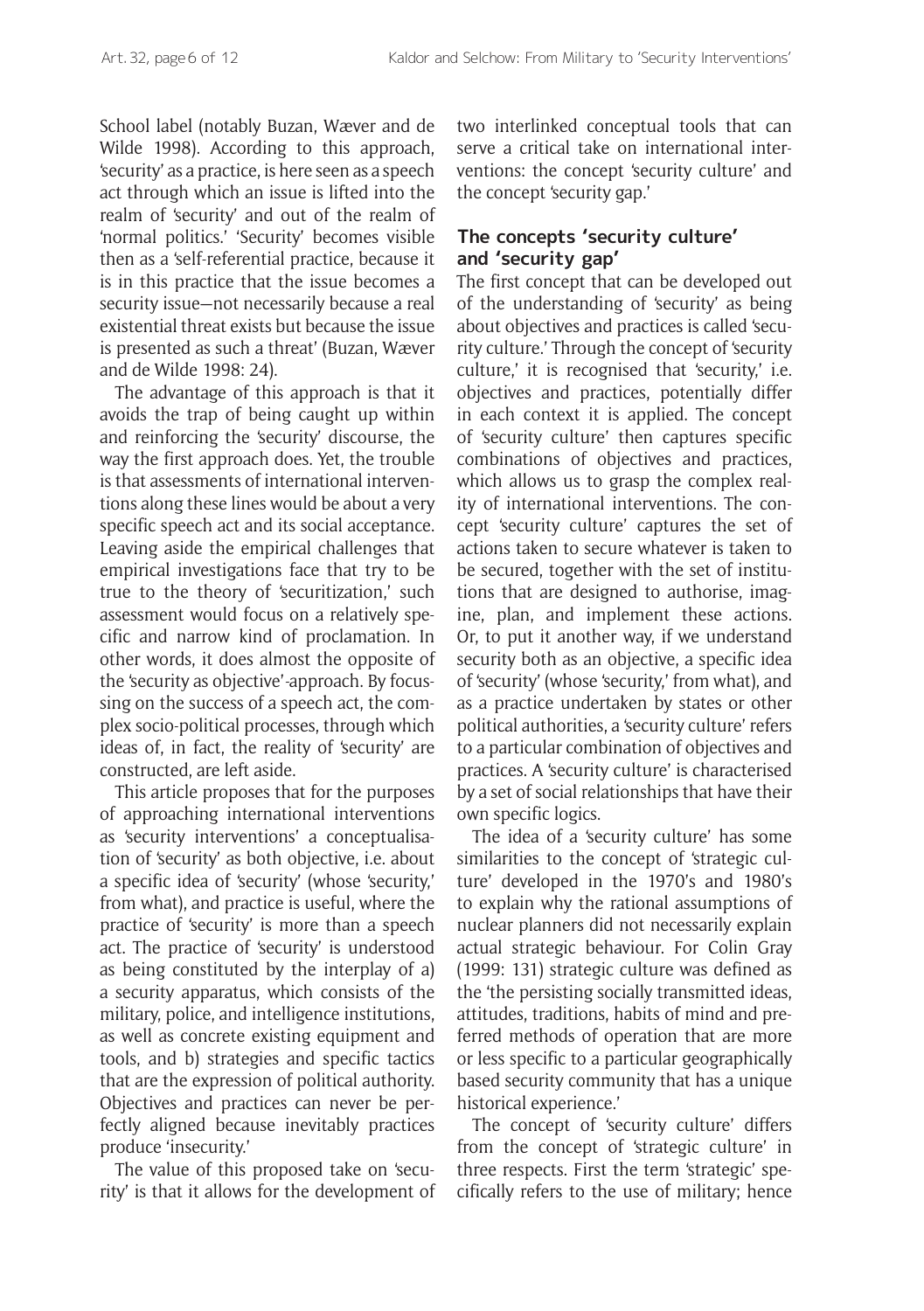the shift from strategic to security is in line with the shift from military to 'security interventions.' This is a point that Christopher Daase highlights who also uses the term 'security culture' (Daase 2010). Secondly, in contrast to the concept of 'strategic culture' the notion of 'security culture' does not necessarily imply that cultures are national. The concept captures types of cultures that might spread beyond national borders, they are not geographically (pre)defined. Moreover, the concept of 'security culture' does not only capture state security policies and settings but the security policies and settings of international institutions like the European Union or the United Nations or to the security approaches of non-state or hybrid actors. Any one national security policy might be characterised by one or more security cultures. And thirdly, the concept of 'security culture' is not a static or essentialist concept. This is in contrast to the concept of 'strategic culture,' which was developed from within a conservative discourse and was explained in terms of tradition, geography, and history, e.g. applying it to explain why Britain has such an attachment to maritime strategy. The concept of 'security culture,' in turn, recognises that cultures are constantly reproduced and it is by analysing the ways in which they are reproduced that it is, for instance, possible to discover whether specific cultures tend to be rigid and impervious to change or whether there are opening points, new pathways built into the logic of a security culture. Thus, 'security culture' is more about the categorisation of specific forms and logics rather than anchoring the concept to place and time. The latter appears to be anachronistic anyway given the blurring of the boundaries of what might be called security communities in the context of globalisation.

The idea of 'security culture' proposed here has a closer parallel with Michel Foucault's concept of *dispositif,* understood as 'a thoroughly heterogeneous ensemble consisting of discourses, institutions, architectural forms, regulatory decisions, laws,

administrative measures, scientific statements, philosophical, moral and philanthropic propositions–in short, the said as much as the unsaid. [It is] the system of relations that can be established between these elements' (Foucault 1980: 194–228). A 'security culture' is a distinct way of exercising power. It constitutes a unity but not a totality, and it is an important empirical question how 'security cultures' take their form, are reinforced and are naturalised.

The second concept that can be developed out of the understanding of 'security' as being about objectives and practices is called the 'security gap.' It is closely interlinked with the concept of 'security culture,' in fact, it helps us to comprehend a 'security culture.' The concept of 'security gap' captures the particular relationship, or 'mismatch,' between objectives and practices within a specific 'security culture' as it plays out in a distinct context. The concept of 'security gap' is based on the premise that there is inevitably a gap between the objective of 'security' and the practices to achieve the objective. As suggested above, this is because 'security' in the dual sense that we have outlined, inevitably produces 'insecurity'—of course, more or less 'insecurity' depending on the context. The scale of the 'security gap' in the actualisation of specific security cultures, i.e. a specific security intervention, is an empirical question.

The 'security gap' can also be described in terms of the inherent gap between collective and individual security since practices are always collective and objectives can be both collective (e.g. national security) and individual (e.g. human security). Following political theorists and historians, such as Emma Rothschild (1995), what is at the heart of the concept of 'security,' no matter how it is defined and (strategically) used, is a particular idea of the relationship between collective and individual 'security,' including what is meant by 'collective' and 'individual.' What this relationship looks like is historical. It differs from one concept and application of 'security' to another. It is the result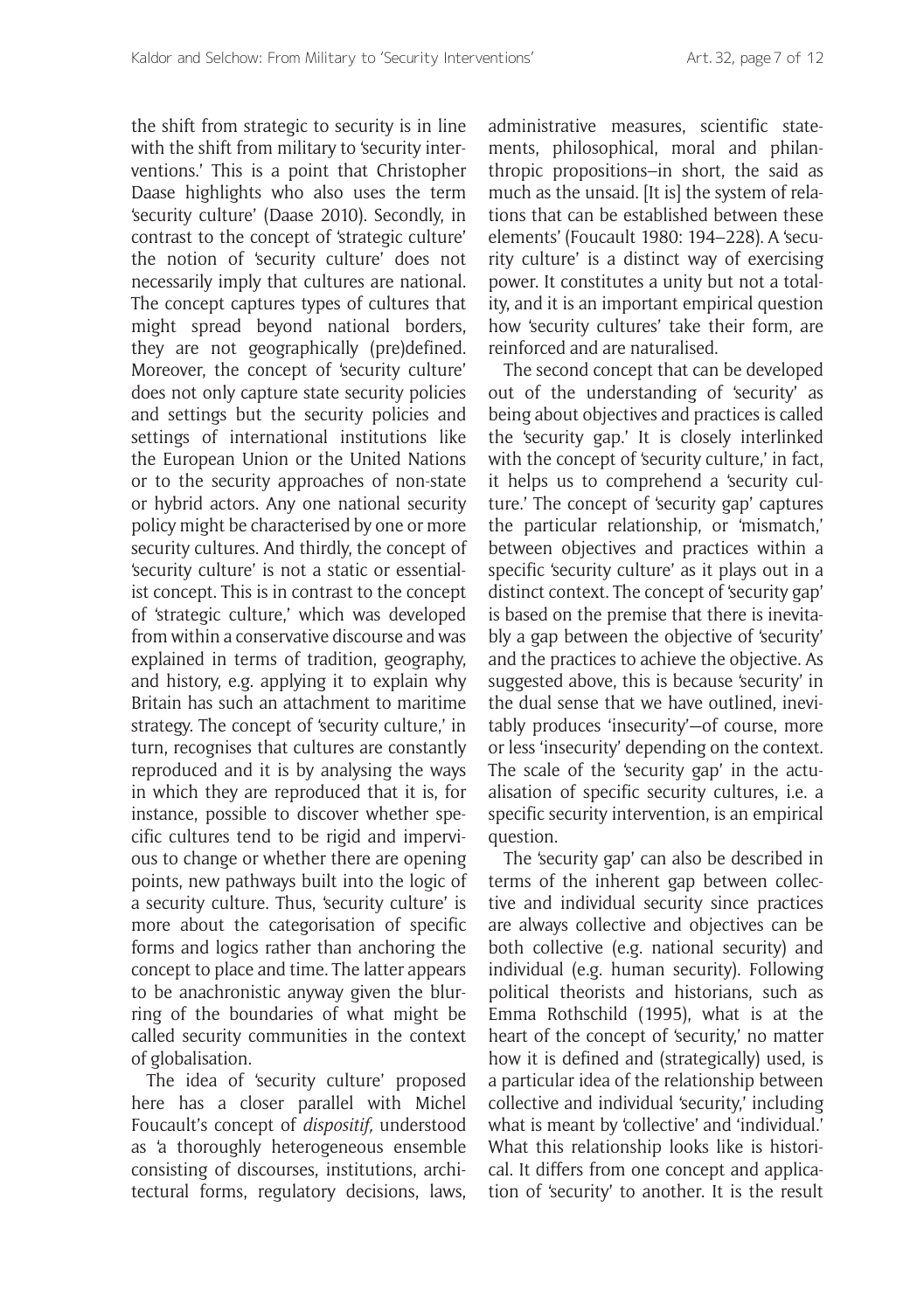of normative premises, a manifestation of worldviews and of strategic goals coming out of them, e.g. it depends on what is understood to be the main objective of 'security,' what is understood to be the 'collective' (e.g. the state, a community, a society, the world) and how the individual is perceived and positioned.

Practices of security are, by their nature, collective since any combination of practices is the expression of specific forms of political authority; for example, regular military forces are the external expression of nationstates or blocs (like NATO and the former Warsaw Pact); policing is usually considered a domestic security practice accountable to states, municipalities, or regions; peacekeeping is linked to international institutions like the United Nations and the African Union while private security actors are often but not always associated with informal or hybrid forms of authority.

Objectives can be defined both in terms of individual and collective security. Thus American national security could be defined in terms of the sum of the individual security of Americans or to a collective notion— 'the United States of America'—or to the sum of the security of individual Americans. While this needs further elaboration it can be argued that any specific security gap is intrinsic to the nature of political authority. A collectively defined objective lends itself to friend-enemy distinctions that are more in keeping with conservative and hierarchical conceptions of political order, while individualistic definitions of security are more likely to be linked to rights based forms of political authority.

The argument has implications for the very meaning of intervention. The bounded nature of political authority linked to practices implies a distinction between inside and outside; intervention is thus the outside intervening inside. The security cultures approach allows for a blurring of inside/ outside since cultures are, of their nature transnational and give rise to global/local enmeshment.

# **Three ideal type 'security cultures'**

The understanding of 'security' and the two concepts presented above offer a toolbox for analysing international interventions as 'security interventions.' This involves identifying different interventions as part of a specific 'security culture' or a combination of 'security cultures' that captures, frames, shapes and is shaped by the various components it comprises. Thus it involves a shift in analysis from actors to cultures, from outsiders to inside/outside, from specific national, international or sub-national interventions to different types of intervention. Each of these 'security cultures' has its own logics, the logics of escalation and persistence, for example, that can be understood in terms of the relationships between the various components. In particular, the extent to which practices are aligned with objectives underpins political authority and determines the degree of path dependence or the persistence of a culture and the difficulty of identifying alternative pathways. In order to further facilitate such an analytical empirical endeavour, a grid of three ideal or stylised type 'security cultures' can be applied in and to the empirical field. These three ideal type 'security cultures' were generated from an empirical analysis of recent interventions through the concept of 'security culture':

# **Ideal type 1: Geopolitics**

The first ideal type 'security culture' can be called 'geopolitics.' This is the legacy of the Cold War. The dominant narrative is about great power contestation and the dominant tools are deployment and use of regular military forces, economic sanctions and state-to state diplomacy. The objective is national security and the practices include the deployment of military forces so as to deter a future war against a 'peer competitor'—Russia, China, or NATO depending on the perspective. A geo-political intervention could be justified in terms of 'self-defence' (Iraq and Afghanistan) or the defence of nationals abroad (Ossetia and Eastern Ukraine) or 'counter-proliferation' (preventing the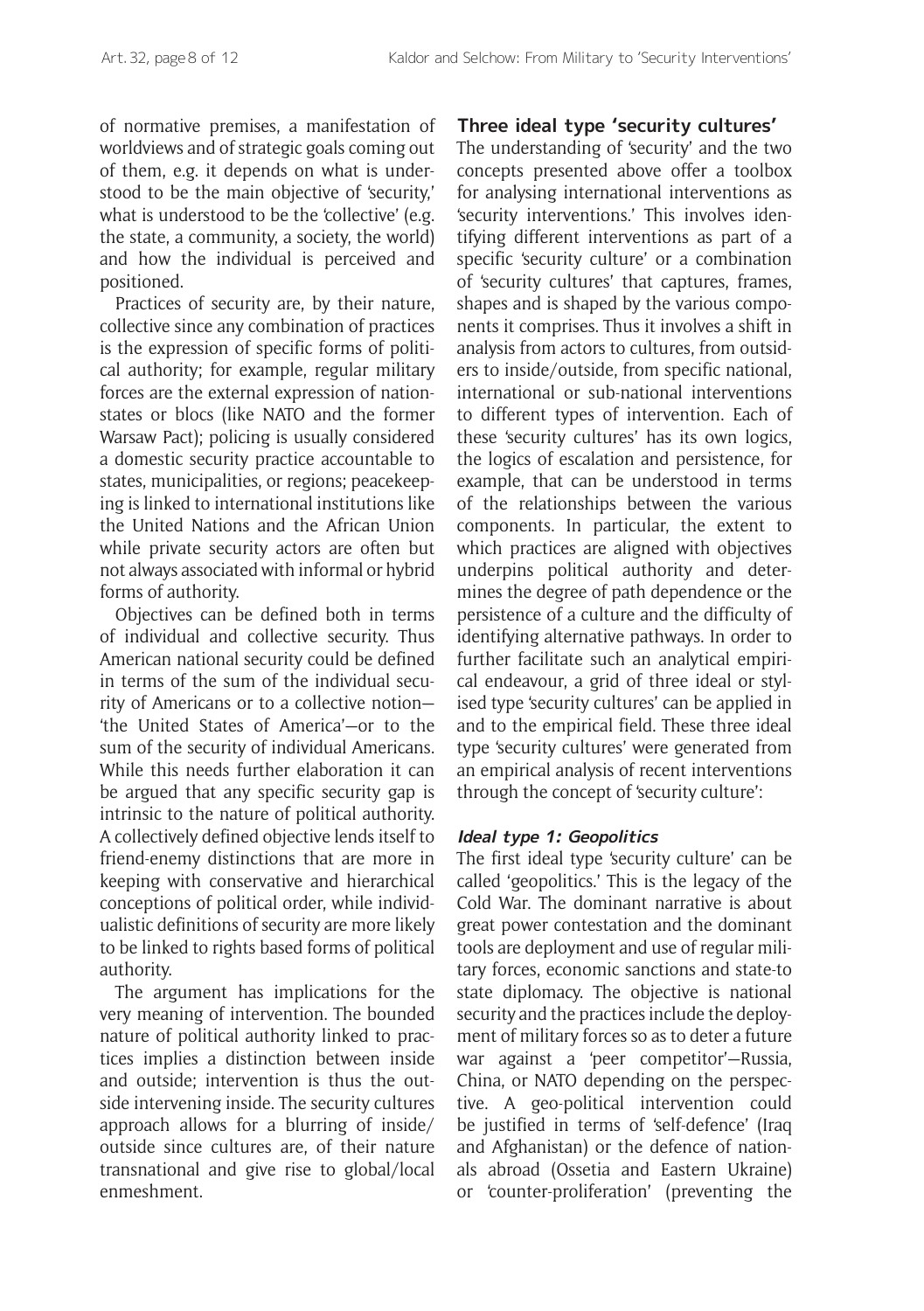acquisition of weapons of mass destruction (WMD) by 'rogue' states) and would consist of classic war-fighting including air strikes. It might also include protecting spheres of influence or preserving the security of the Global Commons, including the Arctic or energy transportation routes from intrusions by a peer competitor. Geo-politics remains the dominant way of thinking and way of structuring capabilities among the major states and accounts for most defence spending as can be seen from a study of defence reviews. A sub type might be what has been described as 'guerrilla geo-politics' (Galeotti 2014)—the sort of indirect intervention characteristics of the Russian behaviour in current eastern Ukraine or Iranian behaviour in Syria and Iraq.

#### **Ideal type 2: War on Terror**

The second stylised 'security culture' can be called 'War on Terror.' Even though President Obama has abandoned the term, it is useful because it emphasises the use of military means and the idea of war-based security where the focus is the defeat of enemies but, unlike the geo-political model, the enemies are non-state actors. The events of September 11, 2001 (9/11) play a foundational role in the concept, often compared to the role played by Pearl Harbour in the geopolitical model. The 'War on Terror' has arisen in response to what has been constructed as 'asymmetric threats' (terrorism, insurgencies, and various types of contemporary largely non-state violence). These are not necessarily new; they were obscured during the Cold war period by the primacy of the Cold War. The 'War on Terror' is statist rather than multilateralist. Like geo-politics, the objective of the 'War on Terror' is national (and sometimes global or regional) security but vis-à-vis the risk of terrorism rather than the threat of an armed attack by a foreign state. It is possible to distinguish two broad types of intervention within the framework of the 'War on Terror.' One is the counter-insurgency model epitomised in Iraq and Afghanistan, which is about defeating insurgents and/or terrorists

with military forces. There are, of course variants of counter-insurgency. Heavy-handed tactics as used by Russia, the Assad regime, the Americans in Vietnam or Israel in Gaza involve attacks on population centres where combatants are supposed to be hiding. The population security approach of the British in Malaya or of US General Petraeus in Baghdad in 2007 aims to separate the insurgents from the population and protect the population while attacking the insurgents. By contrast what might be called counterterror interventions focus on defeating the terrorists through intelligence and targeted killings usually from the air (the drone campaign). This emerging version of the 'War on Terror' 'security culture' involves a new set of practices; a shift from the military to a combination of intelligence agencies and private security contractors and the widespread use of new technologies for mass surveillance, cyber warfare and robotics.

## **Ideal type 3: Liberal Peace**

The third stylised type of security culture can be termed 'Liberal peace,' which is associated with the dramatic increase in multilateral interventions since the end of the Cold War. The difference between the Liberal Peaceculture and the previous two cultures is the preoccupation with stability as opposed to (the defeat of) enemies. In principle, security is achieved through stability rather than by defeating an enemy. The objective in this case can be national, regional or global security. As in the other cultures types, there are of course various subtypes. They range from the more muscular Responsibility to Protect or humanitarian intervention, which involves using military forces to protect civilians from massive human rights abuses, often from the air (the classic examples are Kosovo and Libya, though interventions in Northern Iraq (1991), Somalia (1992), Sierra Leone (2001), Mali (2012) could count as well) through the deployment of peacekeeping troops usually under a United Nations mandate to uphold ceasefires and stabilise conflicts (probably the most extensive and numerous form of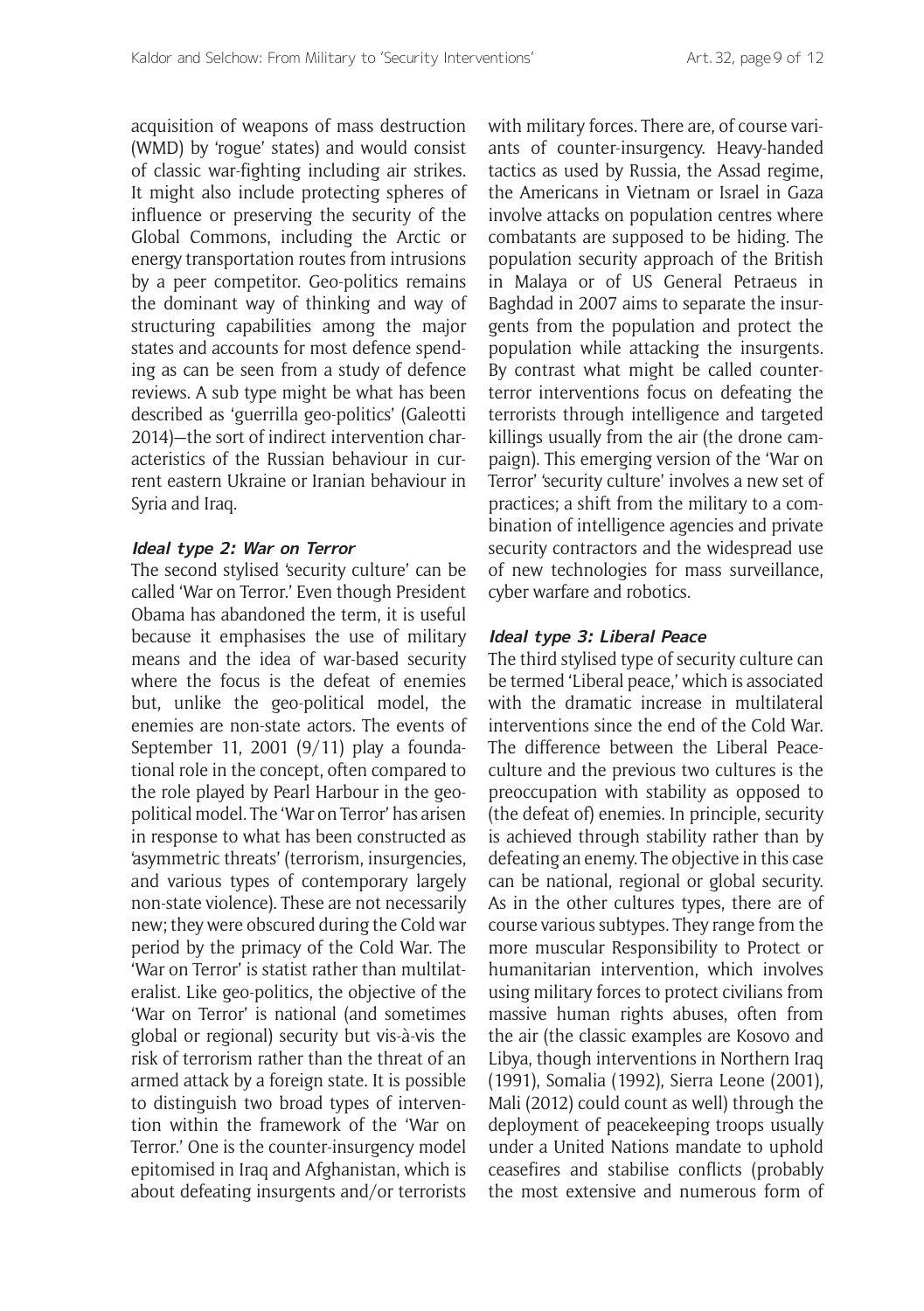intervention) to human security, focused on human rights and justice. The liberal peace culture also involves a new set of practices; a range of international agencies, private contractors, NGOs, or what Duffield calls a 'strategic complex' (Duffield 2006) and a variety of actions including reconstruction and state-building efforts.

#### **Analysing Logics**

Every ideal 'security culture' type is shaped by a specific 'security gap,' i.e. distinct mismatch between the objectives and the practices. It is the nature of the gap that explains the logic or pathway of any specific culture. Take for example, the evolution of the 'War on Terror.' The initial response to the events of 9/11 was to frame the response in an almost geopolitical way. The terrorist attacks were treated as an attack on the United States and the wars in Afghanistan and Iraq were framed as selfdefence. In both countries, the United States undertook conventional military invasions, albeit incorporating new technologies and, in the case of Afghanistan, relying on local proxies. It was difficult, however, to claim that the practices (conventional military force) achieved the objective (American national security) since resistance developed in both countries. The conventional approach, thereby, evolved into the counter-insurgency approach described above. At least in Iraq, this approach was (temporarily) rather successful in dampening down violence; however it was extremely costly in terms of money and the lives of American soldiers. In other words, it produced a gap that was unsustainable and represented, if you like, a *cul de sac* in the evolution of the War on Terror. It was the Obama Administration that introduced a focus on what it called counter-terror (to distinguish it from counter-insurgency)—the current version of the War on Terror. Air strikes and drone attacks are used to kill individual terrorists at long distance. This does not eliminate the terrorist threat; on the contrary, it may be the cause of new mobilisations. But any renewed mobilisation justifies further attacks. As long as there are rather few attacks on the American mainland, it does not matter if the terrorists multiply; what matters is that an American President is seen to be responding to terrorist attacks and thereby believed to be acting in the interest of American national security. It is a belief that is embedded and reproduced within the framework of the 'War on Terror.' Thus, in this latest version of the 'War on Terror,' the practices and the objective are rather well aligned and this allows for escalation (as the terrorists multiply) and persistence as the terrorists justify the budgets of those carrying out the air strikes and drone attacks.

## **Conclusion: Conceptualising international interventions as 'security interventions'**

This article set out to open up the scholarly engagement with the issue of international interventions by acknowledging international interventions as 'security interventions,' as opposed to naturalising them as '*military* interventions.' This starting point meant to engage with the concept of security. Based on a brief discussion of different approaches to 'security,' the article suggests taking 'security' as both an objective as well as a practice. This take on 'security' led to the development of two interlinked concepts: 'security culture' and 'security gap,' as analytical tools to grasp the complexity of international interventions. The concept of 'security culture' captures specific combinations of objectives and practices. The concept of 'security gap' captures the particular relationship, or one could say, the distinct kind of 'mismatch' between objectives and practices as it occurs in a 'security culture.'

Reconceptualising and approaching international military interventions as 'security interventions' and applying these two concepts enables a scholarship that takes the complex reality of these interventions into account, takes seriously the recent relevance of 'security,' while avoiding being caught in the dilemma of dealing with 'security' as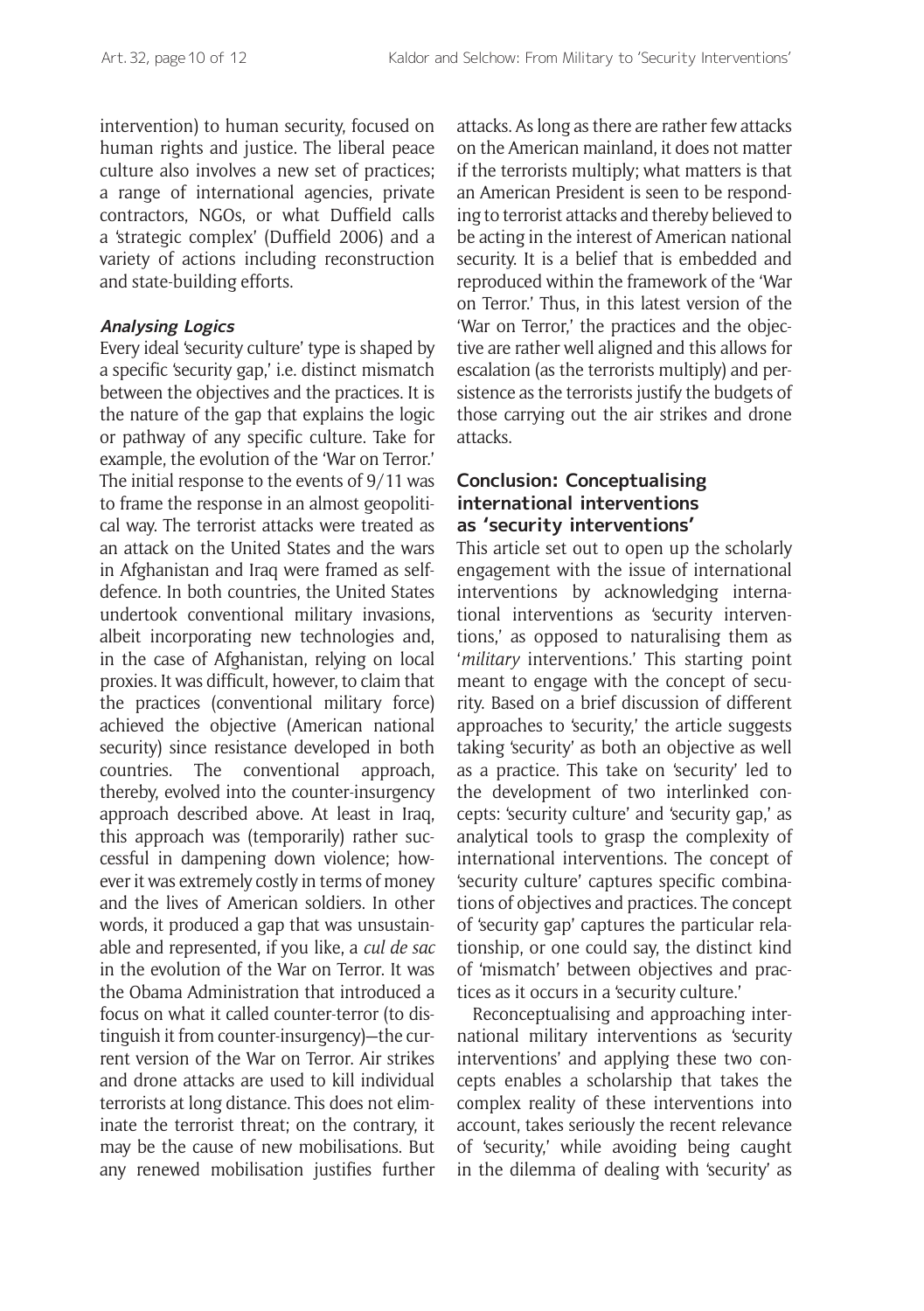'advocacy.' The reading of international interventions through the concept of 'security culture' and the interlinked analytical tool 'security gap' makes it possible that the analysis and understanding goes beyond the idea of traditional military capabilities. It also enables a more differentiated understanding of the international community; and avoids the simplification of treating the international community as a unitary actor. More importantly, perhaps it opens up the possibility of analysing the logic that underlies and brings out distinct kinds of interventions, as well as the methods of reproduction and/or change within 'security cultures.'

In particular, the application of the concept of 'security gap' provides a solid empirical ground, which enables researchers to point out mismatches between objectives and practices, which could then serve as the ground for normative arguments about what kind of 'security gaps' are desirable (e.g. from a human security perspective) and about what kind of 'security' intervention comes closest to the proposed ideal without having these normative premises already built into the object of analysis. 'Objectives' are deeply embedded in practices, which shape the way of thinking of security actors, as well as powerful assumptions about political authority. This approach allows us to explain why, for example, air strikes are actually believed to be an appropriate response to a range of different problems, and continue to be the natural resort of politicians, despite the fact they may be rather ineffective when judged by criteria such as human security that are outside the framework of a specific security culture.

# **References**

- **Buzan, B** and **Hansen, L** 2009 *The Evolution of International Security Studies*. Cambridge: Cambridge University Press. DOI: [http://](http://dx.doi.org/10.1017/CBO9780511817762) [dx.doi.org/10.1017/CBO9780511817762](http://dx.doi.org/10.1017/CBO9780511817762)
- **Buzan, B, Waever, O** and **de Wilde, J** 1998 *Security: A New Framework for Analysis*. London: Lynne Rienner Publishers.
- **Cabinet Office** 2010 A strong Britain in an age of uncertainty: the national security strategy. Vol. 7953, The Stationery Office.
- **Council of the European Union** 2009 *Report on the Implementation of the European Security Strategy.* European Security Strategy: A Secure Europe in a Batter World. Council of the European Union, Brussels.
- **Daase, C** 2010 Der erweiterte Sicherheitsbegriff. Sicherheitskultur im Wandel, Working Paper 1.
- **Dalby, S** 1997 Contesting an Essential Concept: Reading the Dilemmas in Contemporary Security Discourse. In: Krause, K and Williams, M C (eds.) *Critical security studies: concepts and cases*. Oxford: Oxford University Press. pp. 3–31.
- **Derrida, J** 1976 *On Grammatology.* Baltimore; London: Johns Hopkins University Press.
- **Dillon, M** 1996 *The Politics of Security.* London; New York: Routledge.
- **Foucault, M** 1980 The Confession of the Flesh (1977). In: Gordon, C (ed.) *Power/ Knowledge Selected Interviews and Other Writings*. New York: Vintage.
- **Foucault, M** 1981 The Order of Discourse. In: Young, R (ed.) *Untying the Text: A Post-Structuralist Reader*. London; New York: Routledge. pp. 48–78.
- **Foucault, M** 1990 *The History of Sexuality. Volume 1: An Introduction* New York: Vintage Books.
- **Galeotti, M** 2014 *Russia's Wars in Chechnya 1994–2009*. Osprey Publishing.
- **Gay, C** 1999 *Modern Strategy.* Oxford: Oxford University Press.
- **House of Commons Defence Committee** 2014 *Intervention: Why, When and How? Fourteenth Report of Session 2013–4*, 28 April.
- **Newman, E, Paris, R** and **Richmond, O P**  (eds.) 2009 *New Perspectives on Liberal Peace-building.* Tokyo: United Nations University Press.
- **Rothschild, E** 1995 What is security? *Daedalus*. pp. 53–98.